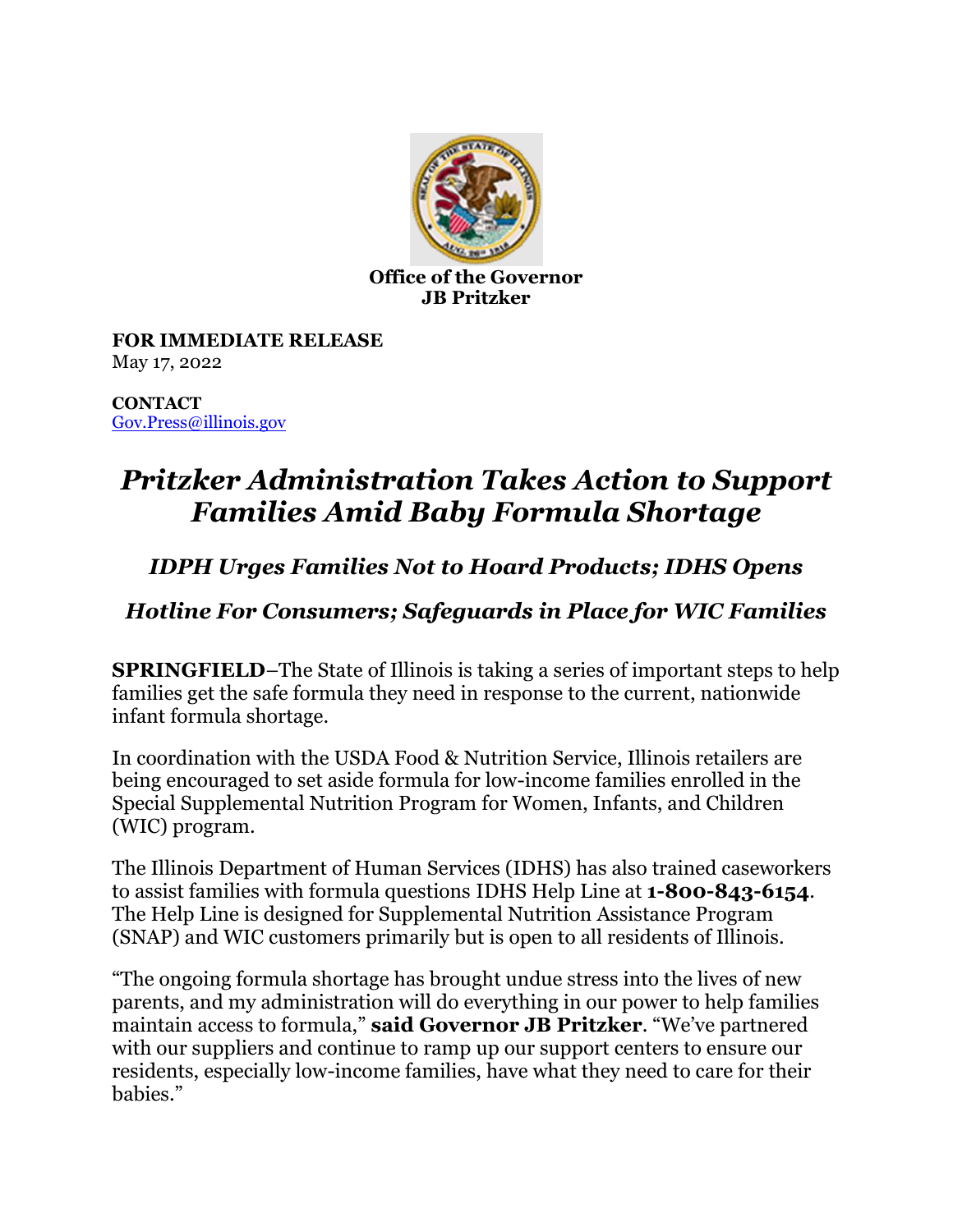State public health officials are urging families to purchase a modest supply of formula during the shortage, which is expected to ease in the coming weeks.

"We have a special obligation to WIC families. About one-half of babies born in Illinois participate in WIC in the first year of their lives**" said IDHS Secretary Grace B. Hou.** "We will continue to do everything possible to safeguard their development and access to safe, nutritious formula."

As of March 2022, there were 43,568 infants active on the WIC program.

"We understand that the ongoing recall leaves parents and caregivers very concerned about how they will feed their babies and children with rare diseases and conditions who rely on formula," **said IDPH Acting Director Dr. Amaal Tokars.** "We want to remind families during this time to avoid attempting to make 'homemade' formula, or to hoard supplies of formula from stores."

The formula shortage has been caused by a combination of issues. In mid-February, the FDA recalled [products from several brands of baby formula](https://www.indystar.com/story/money/shopping/2022/02/17/similac-recall-fda-warning-abbott-baby-formula/6837340001/)  produced by Abbott Laboratories, including some types of Similac , Alimentum and EleCare after babies became sick from consuming them.

Supply chain problems associated with the pandemic have also played a role in the shortage. Since February, the IDHS WIC unit has been troubleshooting related customer concerns, but with today's statewide hotline expansion, IDHS hopes to support many more families to obtain the formula they need.

Illinois contracts with [Mead Johnson,](https://www.meadjohnson.com/) the Chicago-based manufacturer of "Enfamil" to exclusively supply standard infant formulas for Illinois' WIC customers. Mead Johnson has ramped up production of its two most used products by over 10% in March and April and 60% in May as compared to prerecall.

IDHS is working closely with Mead Johnson, retail vendors statewide, and Catholic Charities to ensure all families, and especially those in the WIC program, can access formula.

Illinois offers direct support to WIC-eligible families through a network of 96 local agency providers. Providers include local health departments, communitybased organizations, and hospitals.

Illinois has about 1,500 authorized retail vendors -- including Walgreen's, Jewel, Kroger, Meyer, Hy-Vee, and CVS -- that accept WIC "Electronic Benefit Transfer" (EBT) cards. There are also 16 WIC Food and Nutrition Centers (FNC) in the Chicago area operated by Catholic Charities, which are available only to WIC participants.